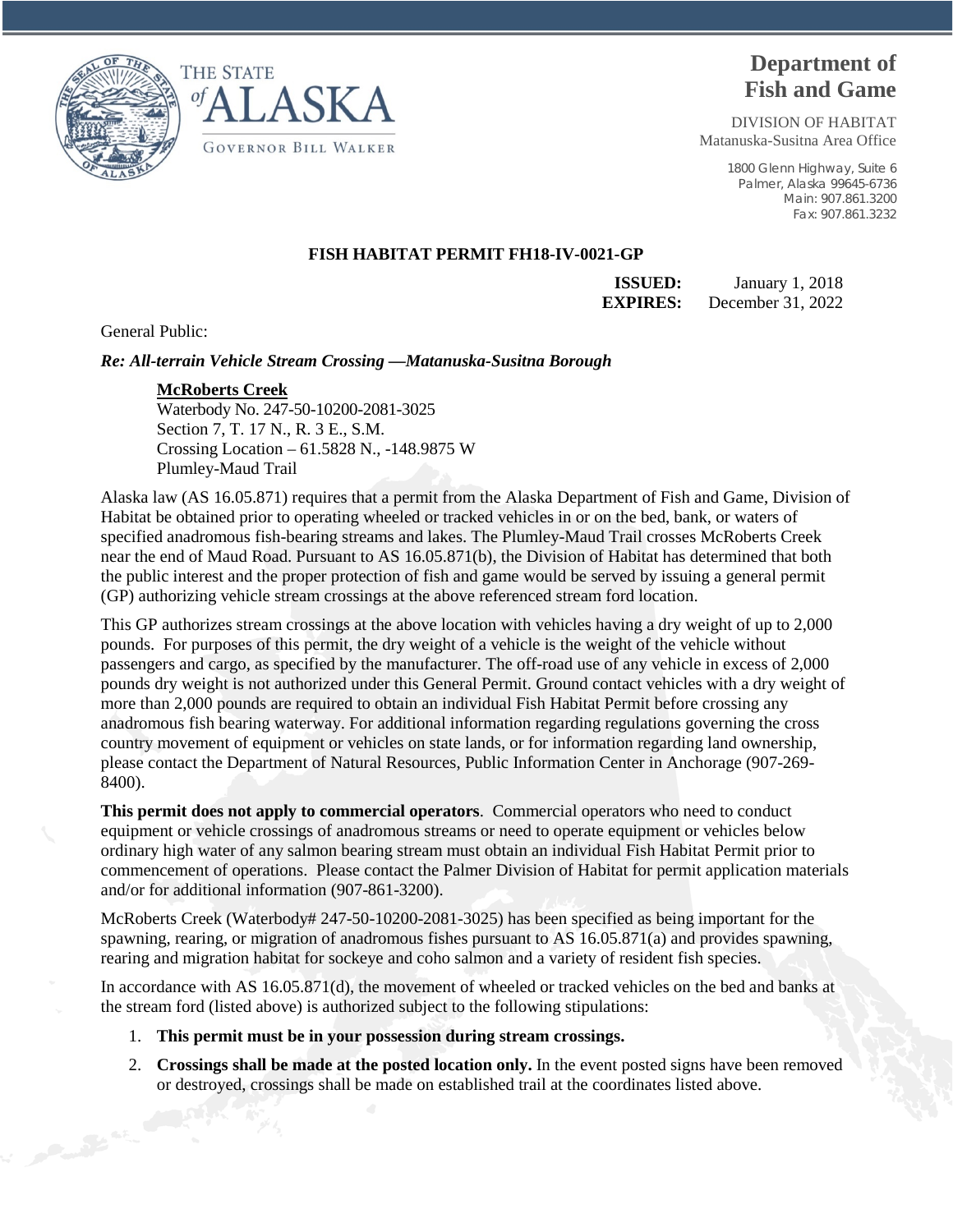- 3. **Stream crossings shall be made as directly as possible**. This is usually perpendicular to the flow of the water. However, the Division of Habitat is aware that the safest route across a stream may not be perpendicular to the flow. Because of this, non-perpendicular crossings may be necessary for safety and are allowed when appropriate.
- 4. **Vehicle operations within streams shall be limited to that necessary to safely cross the water body.** Driving a vehicle up and downstream for any other purpose, including general recreation, is strictly prohibited.
- 5. **Vehicles may not linger or delay while crossing streams.** Washing mud from vehicles while the vehicle is in the flowing waters of a stream is prohibited. Ground contact vehicles shall not be parked below the ordinary high water line of any anadromous stream.
- 6. **Ground contact vehicles shall not be parked below the ordinary high water line of any anadromous stream.**
- 7. **The bed or banks of this specified water body shall not be altered or disturbed in any way to facilitate stream crossings.** Existing fords shall not be modified, expanded, repaired, or otherwise changed without the prior written approval of the Division of Habitat.

# **Please be reminded that harassing fish while crossing any stream is prohibited by state law (5 AAC 75.060).**

You are responsible for the actions of contractors, agents, or other persons who perform work to accomplish the approved activity. For any activity that significantly deviates from the approved plan, you shall notify the Division of Habitat and obtain written approval in the form of a permit amendment before beginning the activity. Any action that increases the project's overall scope or that negates, alters, or minimizes the intent or effectiveness of any stipulation contained in this permit will be deemed a significant deviation from the approved plan. The final determination as to the significance of any deviation and the need for a permit amendment is the responsibility of the Division of Habitat. Therefore, it is recommended you consult the Division of Habitat immediately when a deviation from the approved plan is being considered.

For the purpose of inspecting or monitoring compliance with any condition of this permit, you shall give an authorized representative of the State free and unobstructed access, at safe and reasonable times, to the permit site. You shall furnish whatever assistance and information as the authorized representative reasonably requires for monitoring and inspection purposes.

This letter constitutes a permit issued under the authority of AS 16.05.871. Please be advised that this determination applies only to activities regulated by the Division of Habitat; other agencies also may have jurisdiction under their respective authorities. This determination does not relieve you of your responsibility to secure other permits; state, federal, or local. You are still required to comply with all other applicable laws.

In addition to the penalties provided by law, this permit may be terminated or revoked for failure to comply with its provisions or failure to comply with applicable statutes and regulations. The department reserves the right to require mitigation measures to correct disruption to fish and game created by the project and which was a direct result of the failure to comply with this General Permit or any applicable law.

You shall indemnify, save harmless, and defend the department, its agents, and its employees from any and all claims, actions, or liabilities for injuries or damages sustained by any person or property arising directly or indirectly from permitted activities or your performance under this permit. However, this provision has no effect if, and only if, the sole proximate cause of the injury is the department's negligence.

This permit decision may be appealed in accordance with the provisions of AS 44.62.330-630.

If you have any questions, please call the Palmer Division of Habitat at (907) 861-3200.

Sincerely,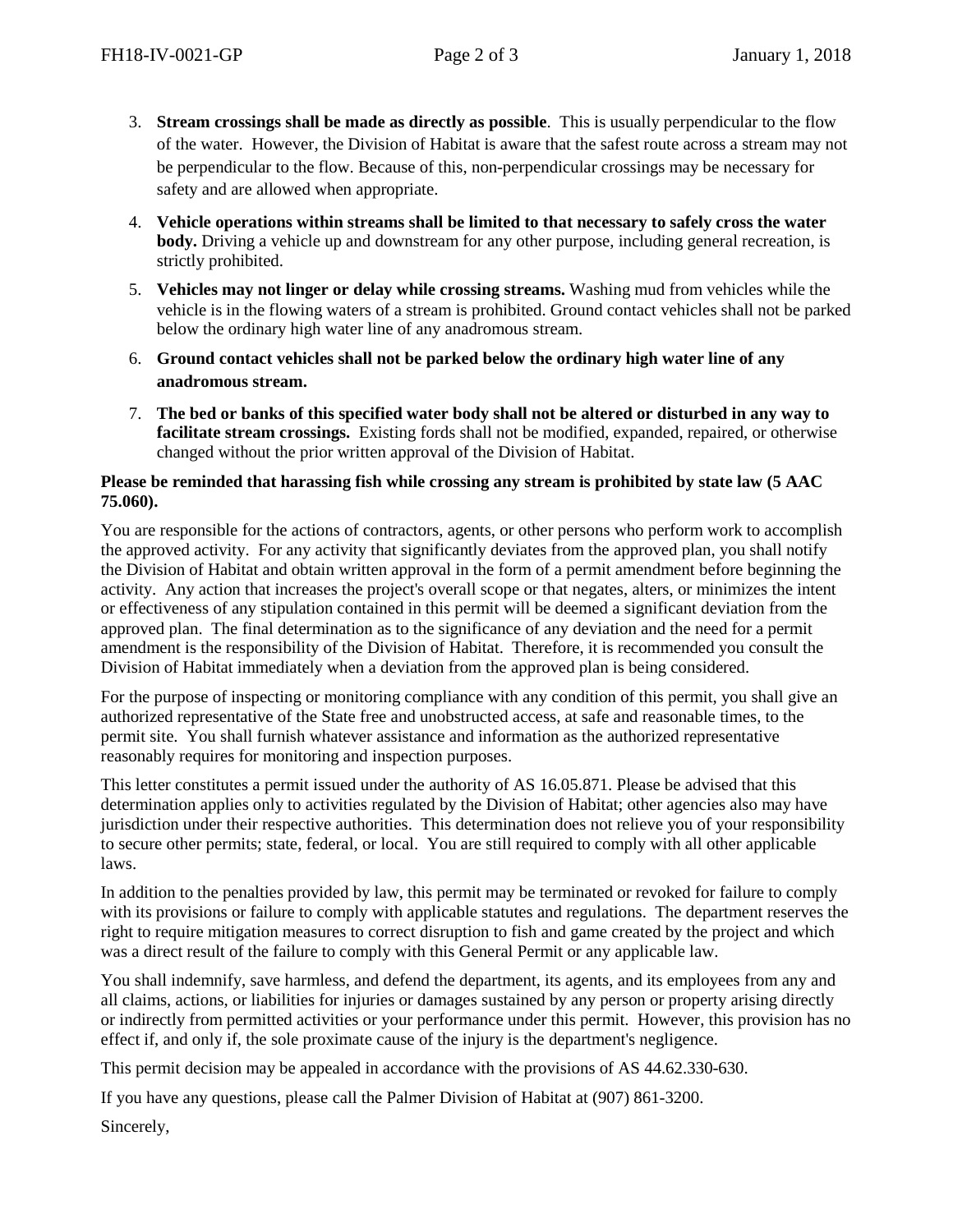Sam Cotten, Commissioner

Sen

 By: Ron Benkert, Regional Manager Division of Habitat (907) 861-3200

Enclosure: McRoberts Creek Crossing Map

-jmk

cc: D. Dahl, AWT S. Ivey, SF A. Ott, Habitat D. Massie, AWT C. Larson, DMLW Pagemaster, COE T. Hansen, SF T. Long, SF C. Larson, DMLW Pagemaster, COE T. Hansen, SF T. Long, SF